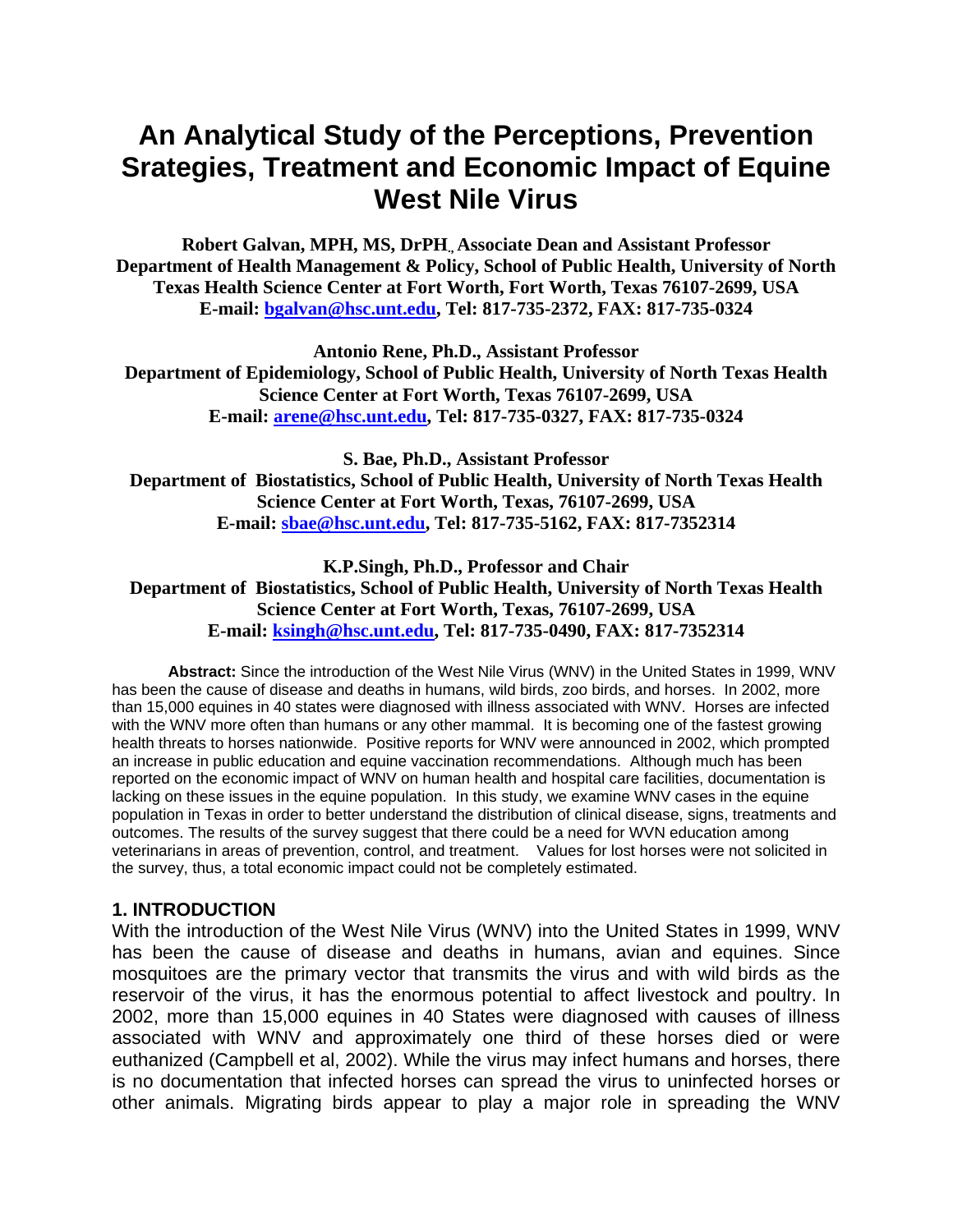infection and disease and it is becoming one of the fastest growing health threats to horses and equines nationwide.

Horses are infected with West Nile virus more often than humans or any other mammal resulting in one of the fastest-growing health threats to horses nationwide. Once a horse is infected, the virus multiplies, potentially causing the severe illness. This leads to a disruption of the central nervous system and swelling of the brain. The worst form of the disease is fatal encephalitis or inflammation of the brain.

While there is no specific treatment or cure for West Nile Virus, prevention is the key strategy in dealing with this life-threatening disease. Horses that are vaccinated and receive boosters at the designated intervals have the highest level of protection against the West Nile Virus. Millions of horses already have been safely vaccinated; however, millions more are still at risk. Many of the horses that do become infected will not show any symptoms at all and are able to shed the virus on their own within eight days.

Because the mosquitoes that infect horses are the same mosquitoes that infect humans, disease prevention and control efforts are essential. In addition, Public Health has always played a critical role in disease surveillance and control of both animal and human populations.

The virus was first isolated and identified in 1937 from an infected person in the West Nile district of Uganda (Campbell, Marfin, Lanciotti and Gubler, 2002). After it was first isolated, infrequent outbreaks in humans were reported in Israel and Africa, mostly in soldiers, children, and healthy adults. These outbreaks were associated mainly with low-grade fever, headache, myalgia and fatigue. An increase in the frequency of WNV outbreaks, as well as increased clinical severity of the disease with notable neurological involvement and increase in mortality were noted in the mid-1990's. Until 1999 the spread of the virus was limited to the Eastern Hemisphere with wide distribution in Africa, Asia, the Middle East, and Europe, and was not seen in the U.S. until the summer of 1999 (Campbell et al, 2002; Mostashari, Bunning, Kitsutani, Singer et al, 2001). During 1999-2001, WNV spread throughout much of the eastern half of the U.S. and Southern Ontario in Canada.

 A broad range of mammalian species are susceptible to WNV. In the U.S. at least nine mammalian species including humans, horses, cats, rabbits, skunks, squirrels, chipmunks and two species of bats were found to be naturally infected with WNV. The outbreak of the disease in horses across a ten-state region in 2001, and experimental studies in horses, suggests that the dead-end host for the WNV is the equine population (Campbell, et al, 2002).

#### 1.1 *Epidemiology of West Nile Virus in Equines*

 Since the first case of WNV in the U.S. in 1999, the virus has been migrating across the country. By mid-June of 2002, the WNV had traveled to the eastern portion of Texas. Since then, it has been reported in mosquitoes, birds (such as blue jays and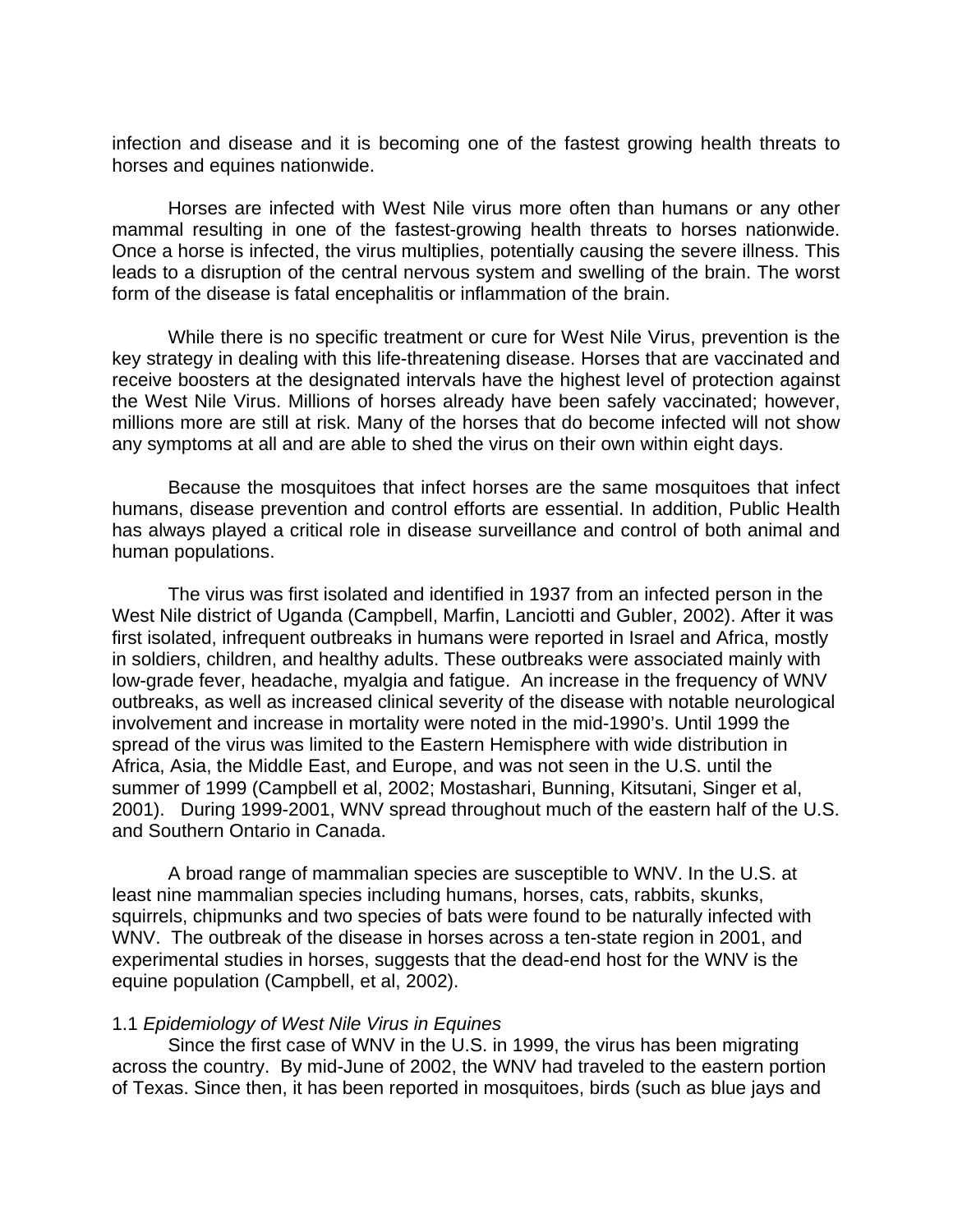crows), horses, and humans in Texas. There has also been a continued westward movement of the virus. (TDH, 2000).

 The prevalence of the WNV in horses in Texas has been declining since 2002. Below are annual summaries provided by the Texas Department of Health Zoonosis Control Division.

| . West nile Virus Statistics               |      |      |          |  |  |
|--------------------------------------------|------|------|----------|--|--|
| Annual Summary of WNV Cases 2002 2003 2004 |      |      |          |  |  |
| <b>Bird</b>                                | 519  | 534  | 5        |  |  |
| Human                                      | 202  | 437  | 0        |  |  |
| Mosquito                                   | 260  | 1058 | $\Omega$ |  |  |
| Horse                                      | 1699 | 717  | 3        |  |  |
| Other                                      | O    | 11   |          |  |  |
| TOTAL                                      | 2680 | 2757 | - 8      |  |  |

Table 1: West Nile Virus Statistics

*Source: Texas Department of Health Zoonosis Control Division (2004)*

Horses are affected by WNV much more often than any other domestic animal. Forty percent (40%) of all cases of WNV in horses result in death, although most horses tend to recover ("West Nile Virus," 2003). Clinical signs of WNV in horses vary considerably, and may include ataxia (lack of coordination), circling, stumbling, falling, weakness or partial paralysis of limbs, muscle twitching (especially around the nose and lips), head drooping, lethargy, unresponsiveness, hypersensitivity to touch or sound, drooping lips, smacking, chewing, grinding teeth, falling asleep inappropriately, recumbency, and transient fever. Most horses continue to eat and drink normally, even when recumbent. Urination and defecation are usually normal. Many horses with WNV infection remain bright and alert and do not exhibit obvious signs (UC Davis CEH, 2004). However, it is important not to presume that horses with clinical signs of encephalitis have WNV.

 A definitive diagnosis requires ruling out other important diseases with similar neurological signs. Rabies, botulism, Equine Protozoal Myeloencephalitis (EPM), and Eastern (EEE), Western (WEE), and Venezuelan (VEE) Equine Encephalitis are examples of other diseases with neurological signs that may be confused with WNV. A positive diagnosis of WNV can be made only by examining blood from infected horses (Fontaine, 2002).

#### 1.2. *West Nile Virus in Texas*

 Prompted by discovery of WNV in the New England area of the U.S. in 1999, the Texas Department of Health (TDH) announced expansion of their mosquito monitoring system. The TDH Laboratory tests over 200,000 mosquito specimens a year as part of the early warning system for encephalitis in an effort to prevent human outbreaks (TDH, 2001). The TDH Infectious Disease Epidemiology and Surveillance division initiated a plan to add WNV testing to seven counties with existing monitoring systems and expand monitoring to eight additional counties ("*Texas Department of Health*", 2000). Most of the areas collect and monitor mosquitoes during peak mosquito season, from May to November, but some do monitor every month. The targeted areas were within migration paths of birds traveling from the northeastern United States through the Gulf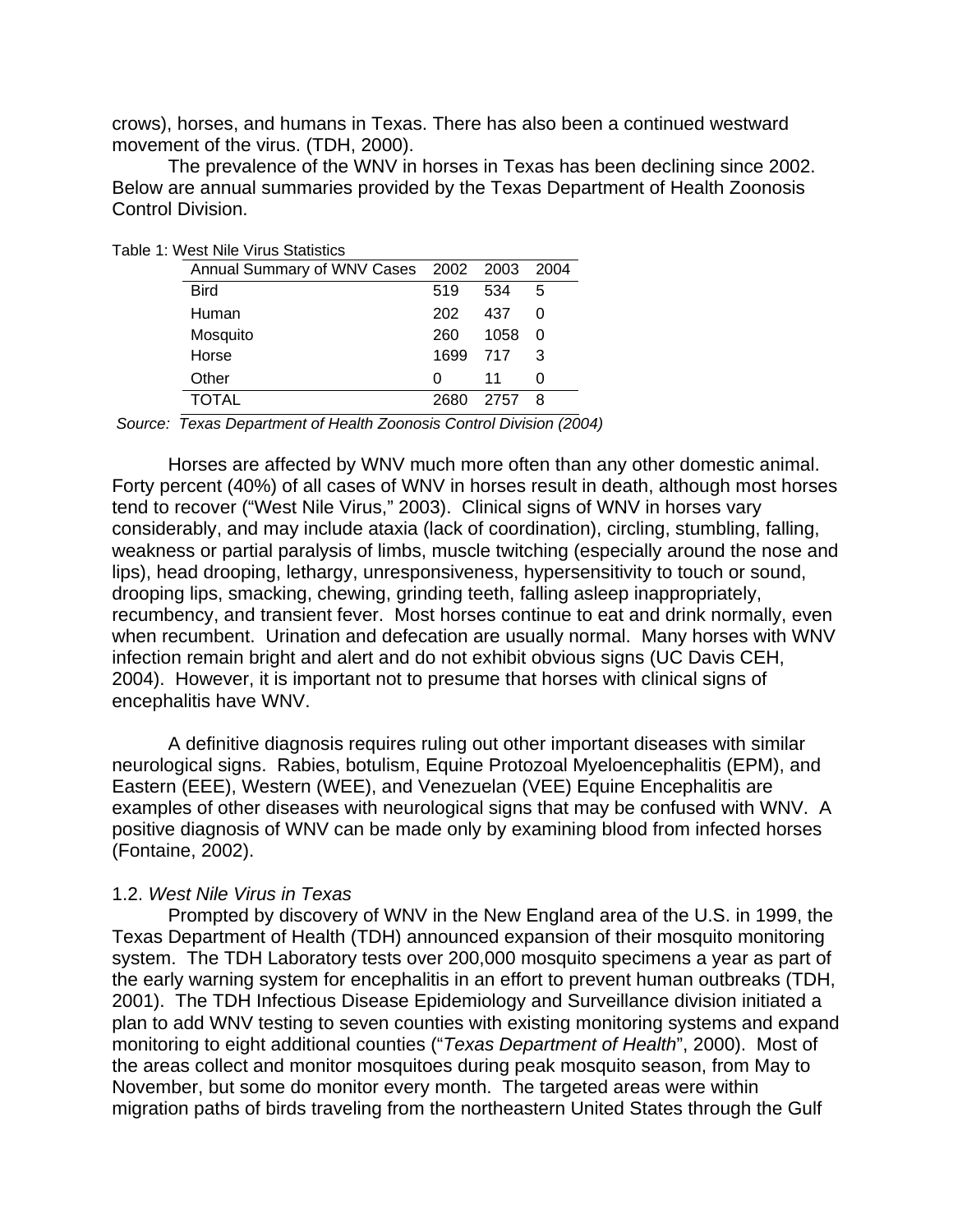Coast. The eastern one-third of the state receives concentrated surveillance. Infected birds, which serve as a reservoir for the virus, could be detected from samples sent to the TDH lab by county health departments, military installations, universities, and other mosquito control programs ("West Nile Virus", 2003).

Birds particularly affected by WNV are blue jays, crows and hawks. Blue jays in the Houston area first tested positive for the virus in June 2002 and one month later, two blue jays in Dallas County were found to carry WNV. In August, TDH reported that the Center for Disease Control and Prevention confirmed that seven persons living in Texas had tested positive for WNV. Four of those positives were from Harris County, two from Orange County and one from Jefferson County.

 With horses identified as being most susceptible to contracting WNV, vaccination of the Texas equine population was encouraged by TDH early in 2003. TDH veterinarian, Joe Garrett noted that a vaccine that is approximately 95% effective in preventing WNV in horses was available (TDH, 2003). He added that horses should initially receive two injections 3-6 weeks apart with an annual booster thereafter. Protection against the disease would begin approximately 3-4 weeks following the second initial injection. WNV had not been shown to adversely affect other domestic animal populations.

#### 1.3. *Economic Impact*

 The economic impact of WNV on the equine industry is not an area that has received much research attention; however, in academic and public health circles, the issue has been of concern since the rapid spread of the disease was apparent. In looking specifically at the equine industry, very few studies have been published outlining the economic effect WNV has had on this industry. Knowing the increasing spread of the disease and potential health outcomes in humans and equines, the economic impact seems an important area to discuss. The most extensive study to date is one that was done in Colorado and Nebraska in the year 2002. This was a critical study in that it was the first time researchers had put a quantifying number on the cost of WNV to equines.

 For the study period of 2002, Nebraska had 1100 and Colorado had 378 reported and confirmed cases of equine WNV for a total of 1478. These numbers may be low due to the low prevalence of laboratory confirmation in this population. The estimated cost of lost revenue due to the horses not being able to be used during time of treatment and recovery is approximately \$163,000(APHIS, 2002). "The cost attributed to death or euthanasia of 432 equines in Colorado and Nebraska was estimated at \$600,660" (APHIS, 2002 p.2). The veterinarians surveyed were asked to estimate the cost for treatment in mild, moderate and severe cases. Their estimates were \$200, \$400 and \$250 respectively. Factoring in the number of cases for Colorado and Nebraska, the total estimated cost for all treatments was \$490,844. (APHIS, 2002, p.3)

 Treatment and prevention in human and equine populations have been frequently debated in recent years. Cost analysis on the effectiveness of the vaccine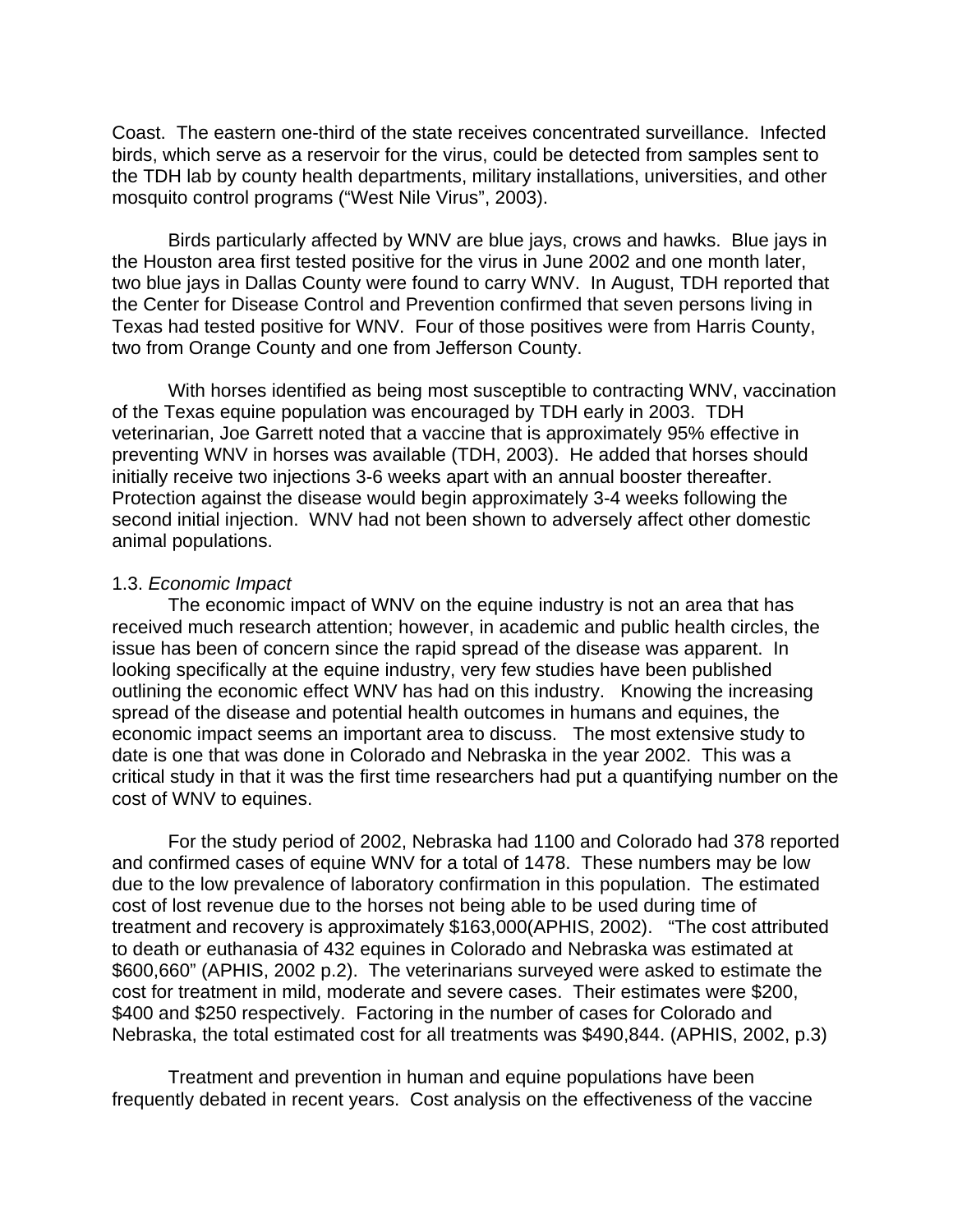versus the costs is an issue that all states affected by WNV have questioned. For equines, the effectiveness of vaccines had previously been discussed. Concerning cost, an average vaccine treatment of two (2) shots costs \$50 (Lavine, 2003). For the affected horse owners in Colorado and Nebraska, estimates are that they spent a combined \$2.75 million dollars in 2002 on prevention (AVMA, 2003, p.1). This number assumes that a mere 25% of the equine population was vaccinated.

 In Texas, there are over one million horses accounting for a value of \$4.2 billion dollars. The impact of the horse industry on the Texas economy is over \$11 billion dollars each year (Gibbs, Potter, Jones, 1998). These are important aspects to understand when one is dealing with a disease such as WNV.

#### **2. METHODOLOGY**

The objectives of this study are to: (1) provide information regarding the perceptions, knowledge, concerns, and treatment of the West Nile Virus by veterinarians in Texas; and (2) to determine the economic impact of the West Nile Virus on the equine population in Texas. This study was a collaborative effort of the Texas Veterinarian Medical Association (TVMA), the Texas Department of Health (TDH), and the University Of North Texas Health Science Center School Of Public Health. The TVMA licensure office provided the veterinarian contact information.

#### 2.1. *Survey Design*

The survey instrument was developed by reviewing survey instruments that had been used in previous research. Two questionnaires were reviewed for relevance to the current study: the "2002 Veterinarian Survey" conducted by the Colorado State University Animal Population Institute in collaboration with the Colorado State Veterinarian Office; and the "West Nile Virus Survey" from the Harvard School of Public Health Project on Public and Biological Security. Questions from both studies were selected and modified for the current survey. Ease of response, brevity, and options for modes of responding (i.e. online and via mail) were considered in the content development of this tool. To preserve the confidentiality of the respondents, no identifying information was included in the survey instrument. The research study was granted Exempt Status by the University of North Texas Health Science Center's Institutional Review Board.

The instrument consisted of 13 close-ended questions and 1 open-ended question. The one open-ended question was a component of the survey used to determine major West Nile Virus issues for Texas veterinarians. Several of the questions addressed knowledge and perceptions about the West Nile Virus, education and training, and the effectiveness of prevention methods (vaccination regimen). Other questions were specifically designed for veterinarians who had diagnosed cases of equine West Nile Virus during the previous year (2003).

The target population consisted of all licensed and practicing/non-retired veterinarians in the state of Texas (4,177) as of the year 2004. Veterinarians who were surveyed practice in the various urban, suburban and rural counties throughout the state and are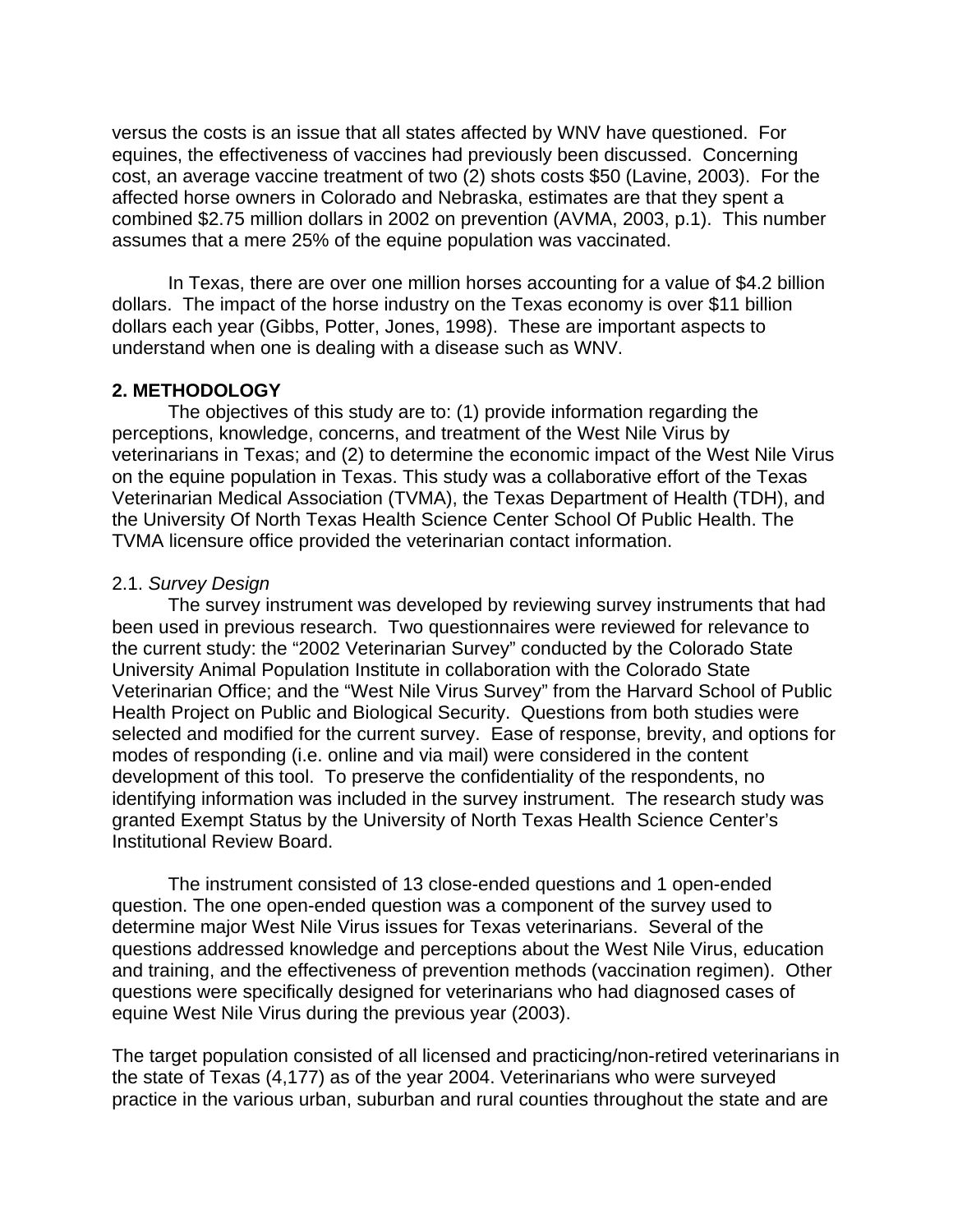licensed by the Texas State Board of Veterinary Medical Examiners (TSBVME) who supplied the contact information and mailing list.

### 2.2. *Data Collection and Analysis*

Survey participants had the option to complete an on-line survey or to return a completed hard-copy survey to the University of North Texas Health Science Center by US mail. All of the surveys were mailed by February 25, 2004. The surveys were sent with a stamped business reply envelope in order to increase the response rate. Statistical analyses were performed by using SPSS version 11 (SPSS Inc, Chicago, IL). The methods used for analysis of WNV data were descriptive statistics including summations and frequencies and logistic regression analyses.

## **3. RESULTS**

With 700 of 4,177 surveys returned, 73.4 % (514/691) veterinarians believed that they are knowledgeable about WNV (Table 2). Only 49.7 % (348/691) believed that they are receiving or have received enough training/education concerning WNV (Table 2). The vaccination regimen is believed to be effective and reliable by 56.1 % (393/691) of the veterinarians (Table 2).

| Response                 | $Q1 n (\%)$ | $Q2 n (\%)$ | Q3 n (%)  |
|--------------------------|-------------|-------------|-----------|
| Strongly agree           | 131 (19.0)  | 49(7.1)     | 80(11.6)  |
| Agree                    | 383 (55.4)  | 299(43.1)   | 313(45.3) |
| Neutral                  | 75(10.9)    | 192(27.7)   | 277(40.1) |
| <b>Disagree</b>          | 84(12.2)    | 142(20.5)   | 15(2.2)   |
| <b>Strongly Disagree</b> | 18(2.6)     | 12(1.7)     | 6(0.9)    |
| Total                    | 691         | 694         | 691       |

Q1:I believe I am knowledgeable about West Nile Virus.

Q2: I believe veterinarians are receiving enough training/education concerning West Nile Virus.

Q3: I believe the vaccination regimen for the equine West Nile Virus is effective and reliable.

There were 1256 cases of equine WNV reported confirmed via laboratory testing. There were also 766 horses reported that were not confirmed via laboratory testing. Among the 2,022 diagnosed cases, 257 were vaccinated against WNV prior to illness and 159 cases were vaccinated after signs of illness.

A total of 441 horses died as either a direct cause of the disease or by owner or veterinarian elected euthanasia. In 301 horses the owners elected euthanasia; in 117 horses the veterinarians elected euthanasia. The most common criteria used to decide euthanasia in these horses was prolonged recumbency as reported by 44.2 % (87/197) of the veterinarians. Other criteria included prolonged course of disease without resolution of clinical signs (21.8 %), quality of life (13.7 %), perceived cost of treatment (13.2 %), and other (7.1 %).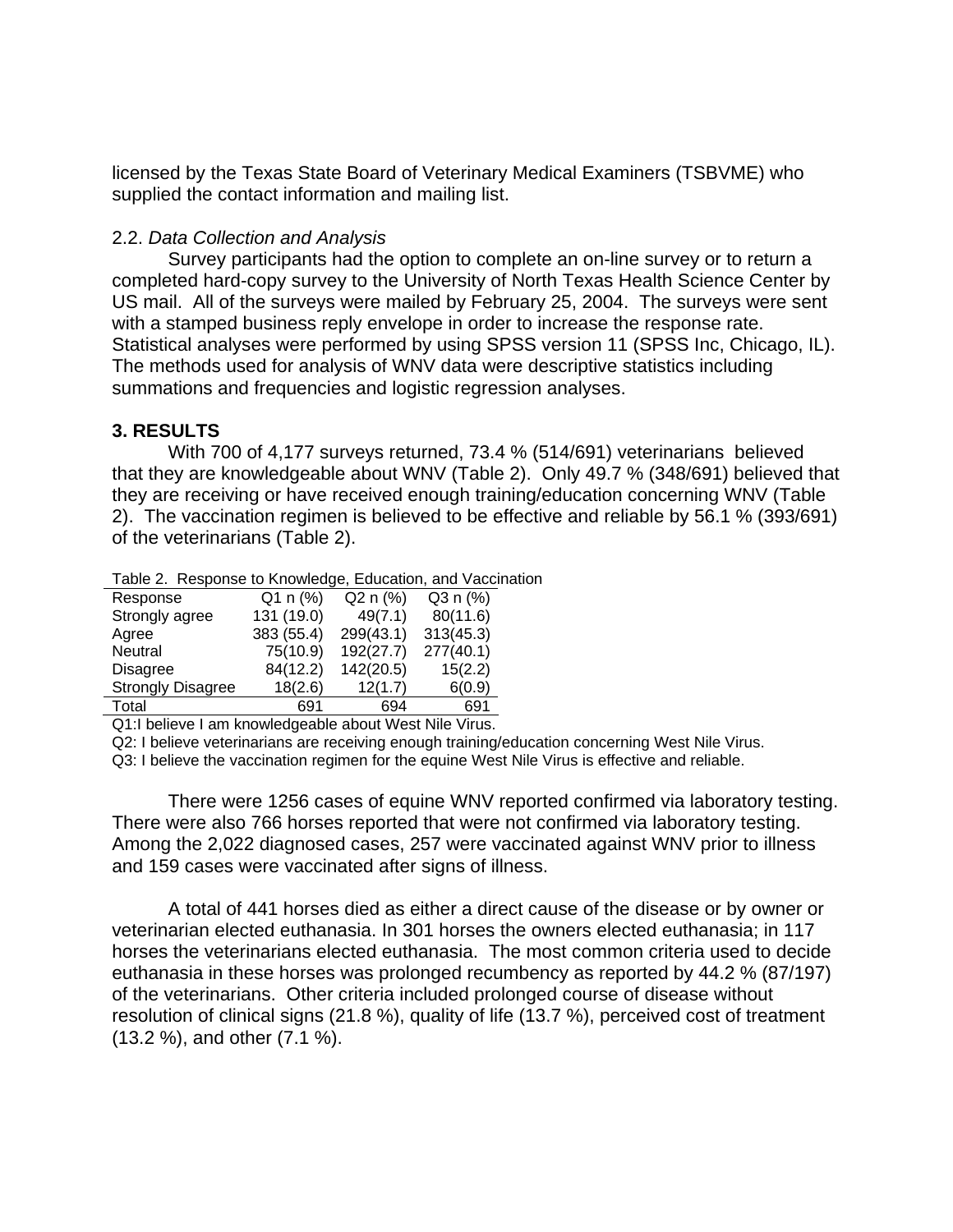|                  |         | Concern                       |           |             |           |
|------------------|---------|-------------------------------|-----------|-------------|-----------|
|                  |         |                               |           | Vector      |           |
| Vaccination      | $n=227$ | Education                     | $n = 312$ | Control     | $n = 223$ |
| Vaccination      |         |                               |           | Mosquito    |           |
| Program          | 123(54) | <b>Public Education</b>       | 120(39)   | Control     | 123(55)   |
| Horse Owner      |         |                               |           |             |           |
| Compliance       | 39(17)  | <b>Client Education</b>       | 63(20)    | Human Risk  | 60(27)    |
|                  |         |                               |           | <b>Bird</b> |           |
| Vaccine Efficacy | 37(16)  | <b>Veterinarian Education</b> | 34(11)    | Migration   | 12(5)     |
|                  |         | Small Veterinarian            |           | Zoonotic    |           |
| Vaccine Cost     | 25(11)  | Education/Non-Equine          | 41(13)    | Potential   | 21(10)    |
|                  |         |                               |           |             |           |
| Apathy           | 3(2)    | <b>General Education</b>      | 41(13)    | Wildlife    | 7(3)      |
|                  |         |                               |           |             |           |
|                  |         | Economic Impact               | 13(4)     |             |           |
| (0)              |         |                               |           |             |           |

Table 3: Response to Major Issues Concerning West Nile Virus

 $(% )$ 

In questions to be answered only by veterinarians that diagnosed a case of WNV, 52% (233/448) of the veterinarians did not recommend prevention strategies to equine owners (Table 6). Of the 215 veterinarians that recommended prevention strategies, 94.8 % believed that they are knowledgeable about WNV. Of the 233 veterinarians that did not recommend prevention strategies, 50% did not believe they are knowledgeable about WNV. Also 61.2% (275/449) of the veterinarians did not provide any recommendations on mosquito mitigation or other control strategies to their clients. Among the 213 veterinarians that recommended mosquito mitigation or other control strategies, 76.1% believe that veterinarians are receiving enough training and/or education concerning WNV. However, of the 233 veterinarians that did not recommend control strategies, only 37.8% believe they were receiving enough education. Among veterinarians that recommended mosquito mitigation or other control strategies, 94.2% believe that they are knowledgeable about WNV. Also 70.8% (194) of veterinarians that did not recommend mosquito mitigation or other control strategies also believe that they are knowledgeable of WNV.

|  | Table 4. Response to Prevention and Control Strategies " |  |  |
|--|----------------------------------------------------------|--|--|
|--|----------------------------------------------------------|--|--|

|            | Response Q10 (n=176) Q11 (n=176) |           |
|------------|----------------------------------|-----------|
| <b>Yes</b> | 172 (97.7)                       | 134(76.1) |
| No         | 4(2.3)                           | 42(23.9)  |
| $\sqrt{2}$ |                                  |           |

(%)

Q10: Have you recommended prevention strategies in the treatment of the equine population owned by your clients?" among veterinarians that treated equine cases

Q11: Have you provided any recommendations on Mosquito mitigation or other control strategies?" among veterinarians that treated equine cases

According to the survey results 97.2% (171/176) of veterinarians that treated WNV in 2003 agree that they are knowledgeable about WNV. However, the percentage drops to 65.5% (343/524) of veterinarians that have not treated WNV. Among these veterinarians, 78.4% (138/176) believe that veterinarians are receiving enough training and/or education concerning WNV. In veterinarians that did not treat WNV only 40.1%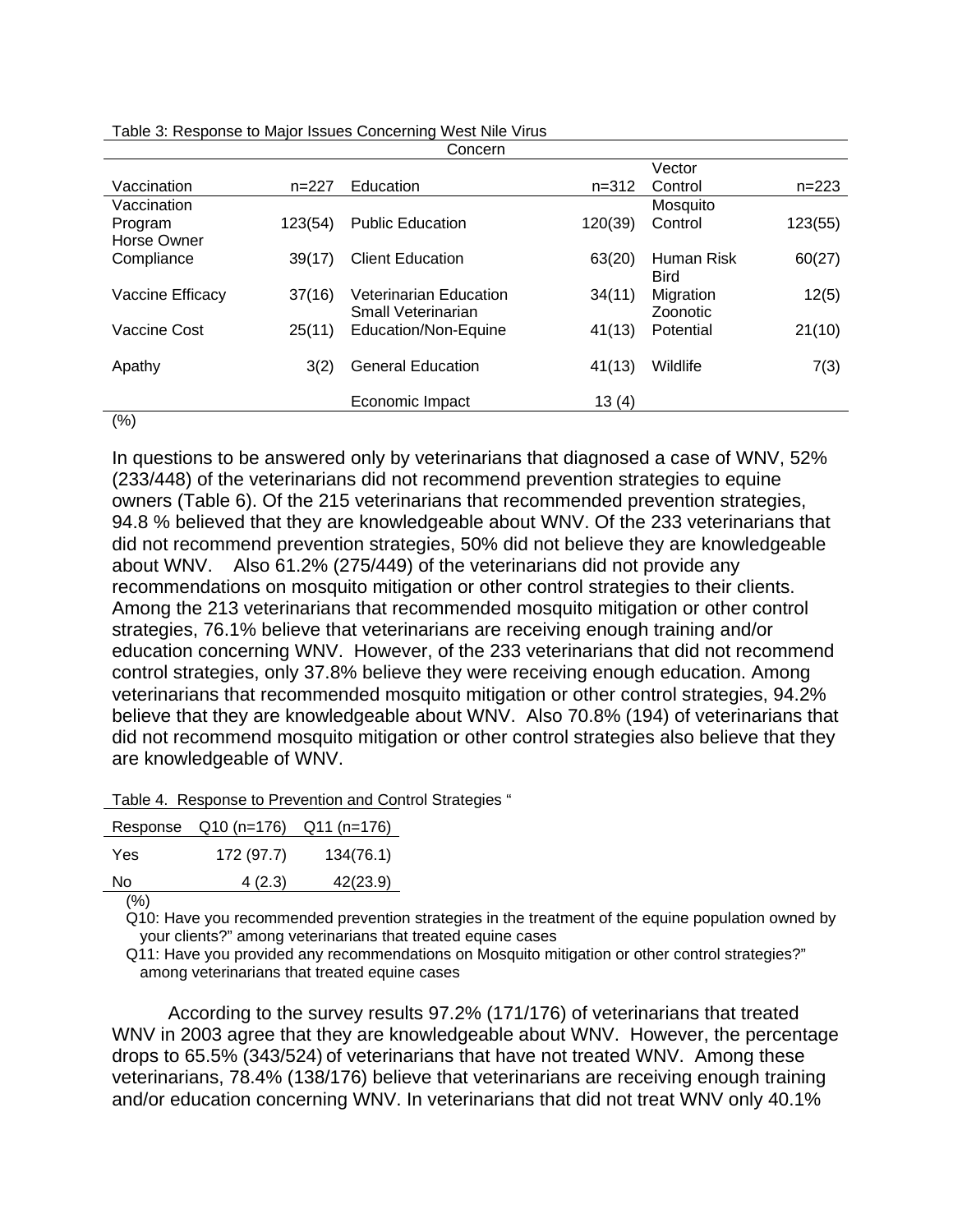(210/524) believe that they are receiving enough education. Also 81.8 % (144/176) of veterinarians that treated WNV believe that the vaccination regimen is effective. Only 47.5 % (249/524) of veterinarians that did not treat WNV believed that the vaccination regimen is effective.

| Table J. Lugistic Regiession Analysis                  |                                                                                               |      |                  |  |
|--------------------------------------------------------|-----------------------------------------------------------------------------------------------|------|------------------|--|
|                                                        | Question                                                                                      | OR   | 95% CI           |  |
| Did Not Treat<br><b>WNV/Treated WNV</b>                | believe I am knowledgeable about West Nile Virus.                                             | 0.06 | $(0.02, 0.14)^*$ |  |
| Did Not Treat<br>WNV/Treated WNV                       | I believe veterinarians are receiving enough<br>training/education concerning West Nile Virus | 0.18 | $(0.12, 0.28)^*$ |  |
| Did Not Treat<br><b>WNV/Treated WNV</b>                | I believe the vaccination regimen for the equine West Nile<br>Virus is effective and reliable | 0.20 | $(0.13, 0.31)^*$ |  |
| $* \sim \Omega$ CD: Odde Datio CL: Confidence Interval |                                                                                               |      |                  |  |

Table 5. Logistic Regression Analysis

\* p< .05, OR: Odds Ratio, CI: Confidence Interval

Logistic regression analyses were conducted to determine the magnitude of the difference between veterinarians that did not treat WNV as compared to those that did with respect to the first three survey questions (Table 5)**.** All three analyses were statistically significant at the p<.05 level.Veterinarians that did not treat WNV for approximately 95% less likely to agree that they were knowledgeable about WNV. It was also observed that those that did not treat WNV were 82% less likely to agree that veterinarians are receiving enough training. In addition, 80% of the practicing veterinarians that did not treat horses for WNV did not agree that the treatment regimen for WNV was effective and reliable.

The cost of the vaccination regiment for the equine WNV was reported by 62% (269/434) of the veterinarians to be \$25 or less. Only 1.4% (6/434) reported that the average cost of the vaccination was \$101 or greater. In questions pertaining to cost of treatment, 59.9% (109/182) of the veterinarians reported that treating a mild case of WNV cost less than \$200, 70.6%(127/180) of the veterinarians reported that treating a moderate case of WNV cost less than \$600, and 59.9%(100/167) of the veterinarians reported that the cost of treating a severe case of WNV is more than \$701

Anti-inflammatory products were used in 63.47% (146/230) of mild WNV cases treated by veterinarians. Other treatments included antibiotics (13.04%), fluids (5.65%), steroids (2.17%), and other (15.65%). Anti-inflammatories were used in 57.76% (160/277) of moderate cases. Other treatments included fluids (9.03 %), antibiotics (7.8%), steroids (5.77%), and other (19.86%). Anti-inflammatories were used in 44.2% (156/353) of severe cases. Other treatments included fluids (13.3%), antibiotics (7.9%), steroids (6.0%), and other (28.6%).

In 1998, Texas A&M University estimated the horse population in the State of Texas to be over 1 million, with an estimated value of approximately \$4.2 Billion or \$4,200 per horse. It is estimated that the State has over 280,000 horse owners with a total investment in the horse industry of \$13 Billion. Additionally, it is estimated that the horse industry has an economic impact of over \$11 Billion dollars to the Texas economy (Texas A&M University, Animal Science, 1998). Utilizing these figures, tables 15 and 16 provide a conservative estimate of the economic impact to the horse owners and the horse industry on two parameters: vaccination and mortality.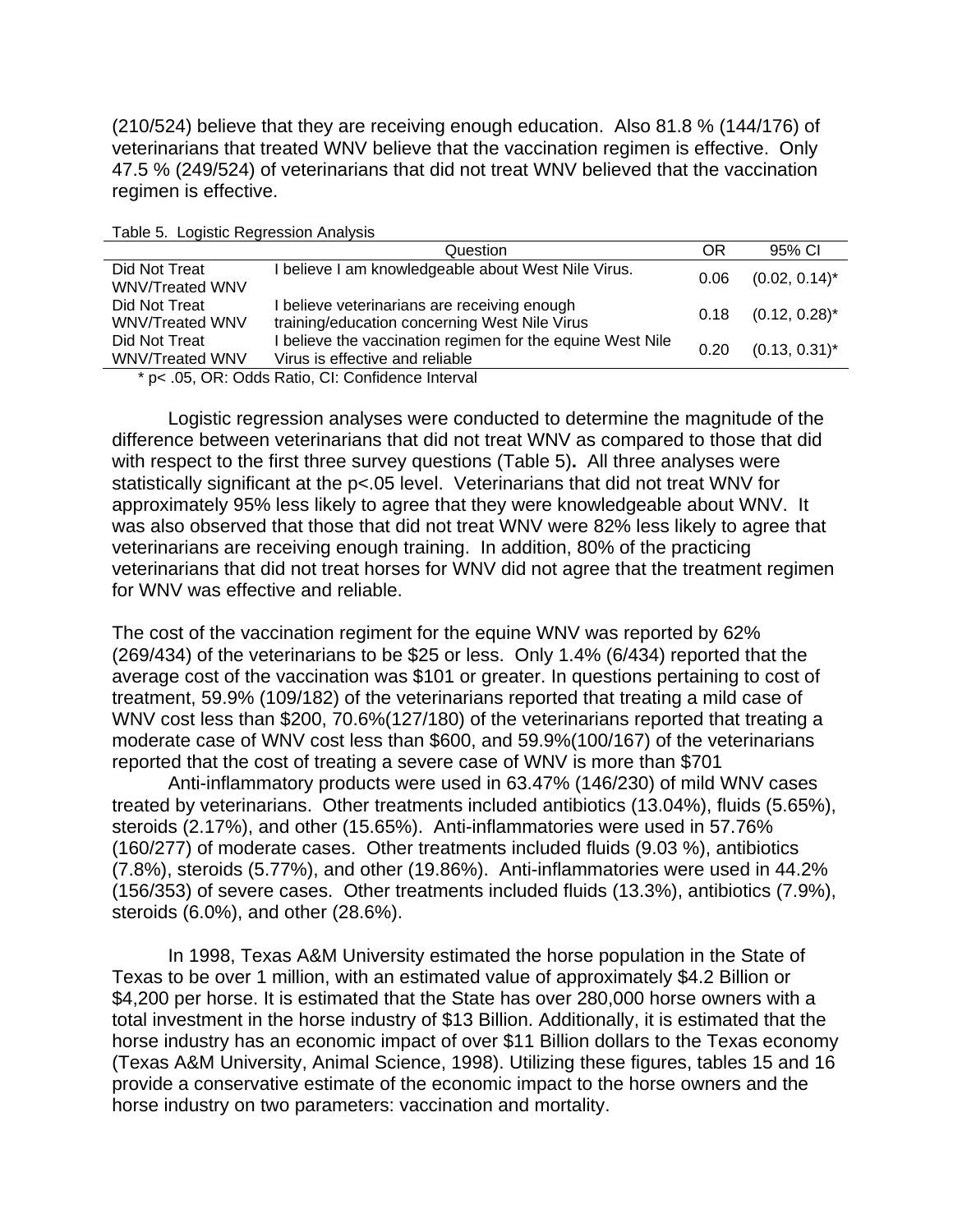Utilizing a conservative estimate of one million horses in the State of Texas, tables 15 and 16 reflects a conservative twenty five percent (25%) vaccination rate at a cost of twenty five dollars (\$25) per vaccination regime. Based on this estimate, the economic impact to horse owners for these two years (2002-2003) was \$12.5 million. Based on data in table 1, the number of WNV cases in Texas for 2002 and 2003 was 1,699 and 717, respectively (Texas Department of Health Zoonosis Control Division 2004). With an estimated forty percent (40%) mortality rate (Johnson, 2002), the number of horses that died or were euthanized in Texas in 2002 and 2003 as a result of the WNV was estimated at 680 and 287, respectively. With an estimated cost of \$4,200 per horse, the economic impact from WNV to horse owners in 2002 and 2003 was \$2,856,000 and \$1,205,400, respectively, for a total of \$4,061,400. Based on these same figures, the total estimated economic impact associated with WNV in Texas specifically resulting from costs related to vaccination and mortality was \$16,561,400. This estimate does not take into account animal replacement and training costs. Based on the estimation, It is recommended that additional studies are warranted to grasp the full economic impact of WNV on the equine industry and the Texas economy.

| able 6. Estimated Economic impact of $v_{\rm{NV}}$ $-$ 2002 and 2003 |                    |                  |         |             |                               |
|----------------------------------------------------------------------|--------------------|------------------|---------|-------------|-------------------------------|
|                                                                      | Estimate per Horse | Number of Horses |         |             | <b>Total Estimated Impact</b> |
|                                                                      |                    | 2002             | 2003    | 2002        | 2003                          |
| Vaccination                                                          | \$25               | 250,000          | 250,000 | \$6,250,000 | 6,250,000                     |
| Mortality                                                            | \$4200             | 680              | 287     | \$2,856,000 | \$1,205,400                   |
| Total                                                                |                    |                  |         | \$9,106,000 | \$7,455,400                   |
|                                                                      |                    |                  |         |             |                               |

 $T_{\text{max}}$   $\frac{1}{2}$  Except of MNV  $\frac{1}{2}$  0.000 and 2002 and 2003 and 2003 and 2003 and 2003 and 2003 and 2003 and 2003 and 2003 and 2003 and 2003 and 2003 and 2003 and 2003 and 2003 and 2003 and 2003 and 2003 and 2003

\*Source: Texas Department of Health

#### **4. DISCUSSION**

The objectives of the study were to gain understanding of WNV cases among the Texas equine population, of veterinarians' perceptions, beliefs and knowledge of WNV, and of the economic impact of WNV on the equine population in Texas. It is estimated that the horse population in Texas is in excess one million horses (Gibbs et al, 1998). Results from the survey suggest that from this large population of horses, there were over 2,000 cases of equine WNV statewide in 2003. Of the 2,022 cases of diagnosed WNV, only 24 horses died as a direct cause of the disease. In 418 cases, euthanasia was elected either by the owner or the veterinarian. These results suggest a case fatality rate of 40% which is normal in comparison to others equine WNV studies in the U.S. Since no prior studies have been conducted on the equine population in Texas, these results can serve as a benchmark for future studies.

 The results of the survey suggest that there could be a need for WVN education among veterinarians in areas of prevention strategies, control, and treatment. Only half of veterinarians in this survey recommend prevention strategies to their clients. Less than half of veterinarians who have not treated a case of WNV believe that they are receiving enough education on the disease. Approximately half of the veterinarians who responded to the survey believe that the vaccination regimen is effective in the treatment of WNV. Results from the survey also indicate that only a small percentage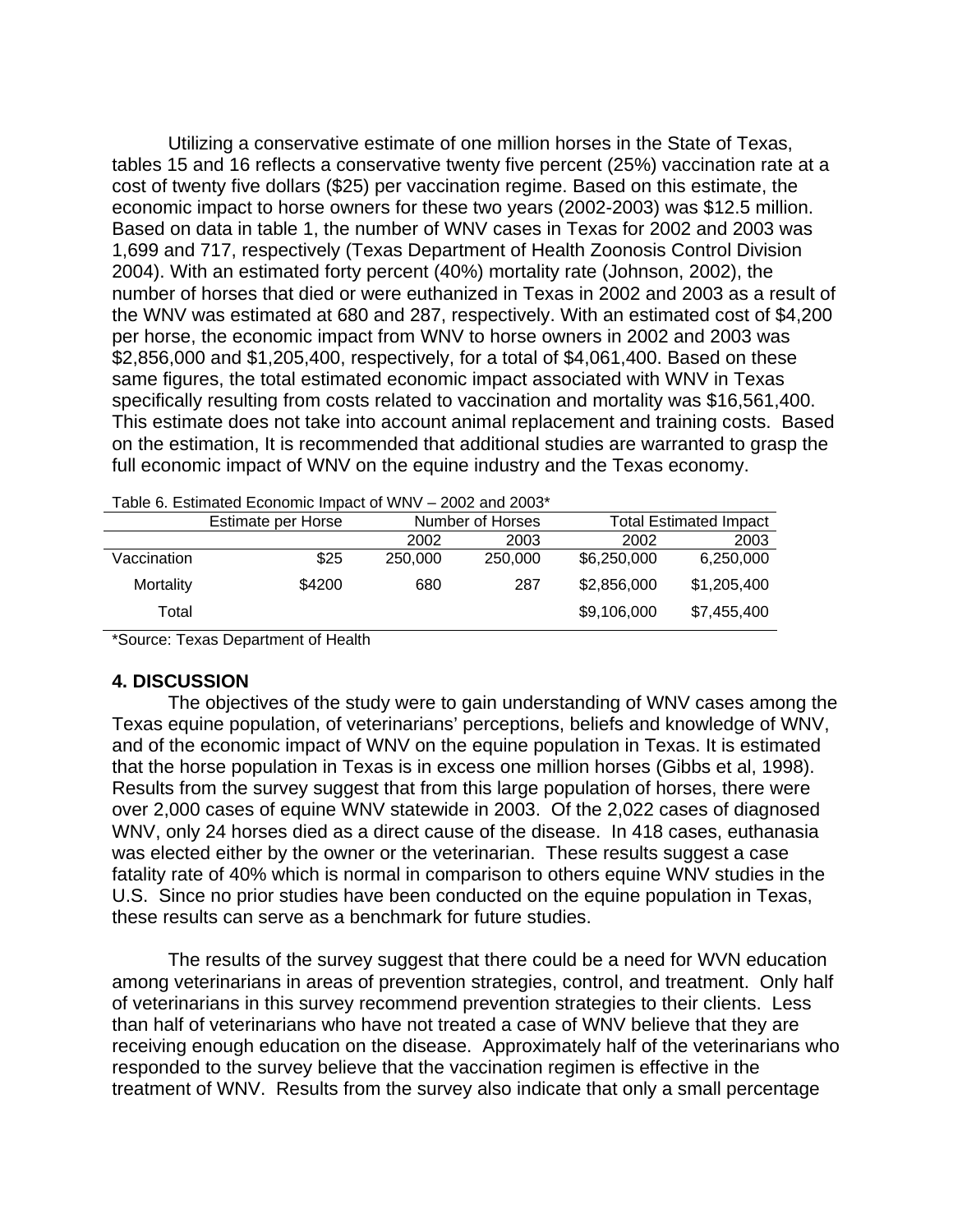equine were vaccinated after signs of illness. Future studies should be conducted to examine owner knowledge and beliefs on WNV vaccinations and prevention strategies.

 These statistics show a very meaningful connection between the veterinarians who treated cases of WNV and their perception of self-knowledge (Question 1). A significant link was also discovered between those veterinarians who did not treat cases of WNV and those that believe that veterinarians are receiving enough training education concerning WNV. However, chi-square results of Question 3 (effectiveness and reliability of the vaccine) and those who treated West Nile Virus do not indicate a significant relationship.

The economic impact of WNV on the Texas equine population was also examined. The 2003 Colorado and Nebraska study estimated the economic impact by multiplying the number of horses lost by the average purchase price of a horse in 1998. Gibbs et al. (1997) estimated that the average purchase price of a horse in Texas for the year 1997 was \$5,249, however, later figures indicate an average cost of a horse in Texas to be \$4,200. Therefore, using this formula, it can be estimated that the economic loss due to WNV fatalities in 2003 totaled \$1,205,400. Moreover, adding the cost of vaccination and the estimated fatality cases, it can be approximated that equine WNV cost owners an estimated \$7,455,400 for 2003.

This study is limited because the information in the surveys was self-reported, however, this is a valid method of studying veterinarian attitudes. Also, many of the values given for number of cases in the survey were ranges; thus the exact number of cases could not be determined. Moreover, many veterinarians responding to the survey identified themselves as having a small animal practice only. Full economic impact of WNV in equines could not be determined because value of the horses that were euthanized or died was not solicited in the surveys.

 Understanding the effects and treatments of WNV is essential in controlling this disease in the equine population. More research and education on WNV in the equine population is needed to prepare veterinarians and equine owners. Estimates of yearly cases of equine WNV should be collected in order to understand the impact of the disease and its changing patterns. Secondly, vaccinations and prevention strategies should also be surveyed in order for researchers to understand their effectiveness. Moreover, study results indicate that more education is needed to encourage vaccination and other preventive measures. There is an opportunity to fill this void by providing educational collaborative efforts between Veterinary Medicine and Public Health. Potential studies could also include surveys of owners' beliefs of prevention strategies and treatment methods of WNV in equines. The economic impact of WNV in equines must be fully examined to show the full impact of the disease on the state of equine were vaccinated against WNV prior to illness and an even smaller percentage.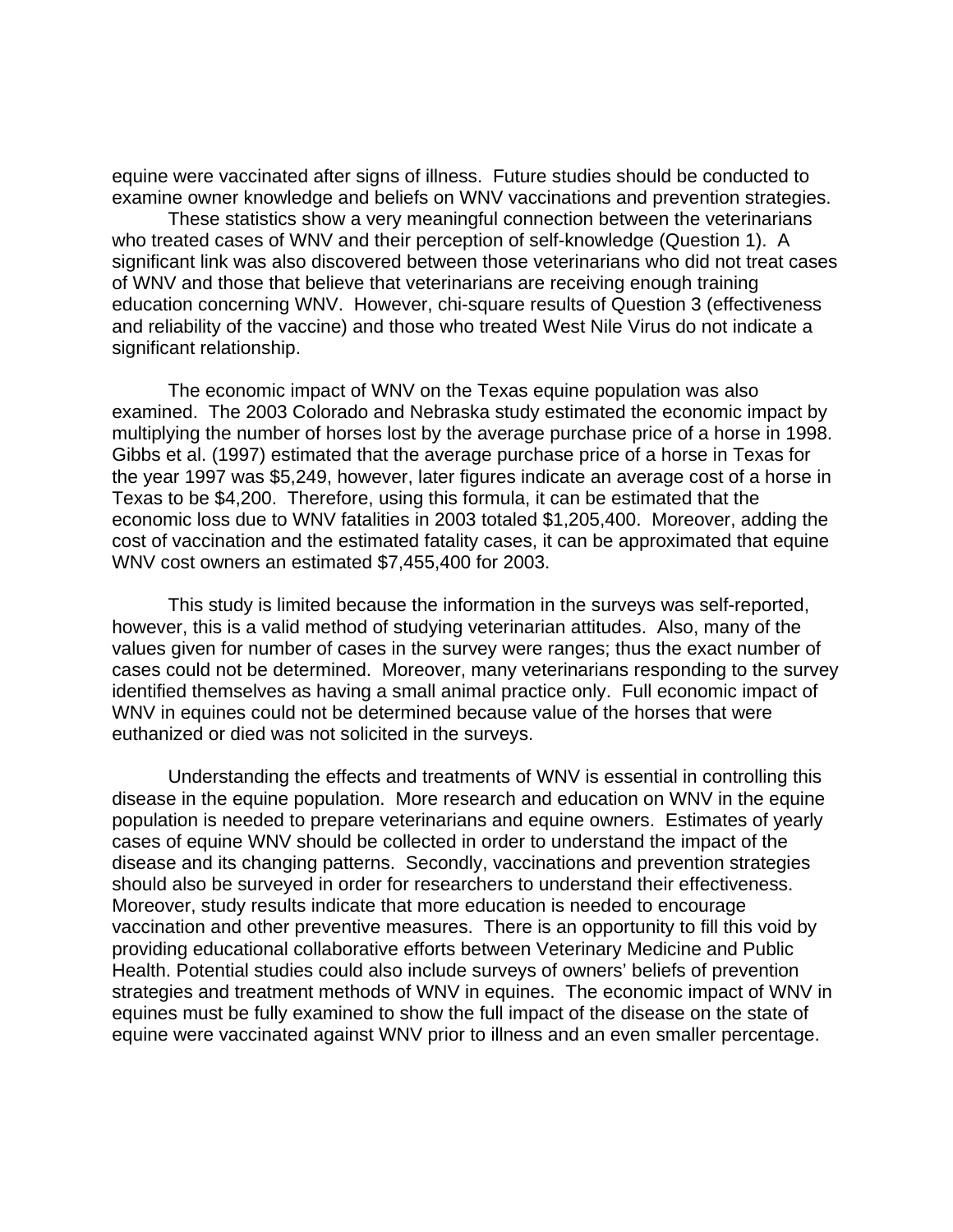# **REFERENCES**

- Ahmed, S., Libman, R., Wesson, K., Ahmed, F., Einberg, K. (2000). Guillain-Barre syndrome: an unusual presentation of West Nile virus infection. *Neurology,*  55,144-146.
- Animal and Plant Health Inspection Service (2003). West Nile Virus in 2003. Retrieved February 26, 2004 from

http://www.aphis.usda.gov/vs/nahps/equine/wnv/map2003.html

- Bender, K., Thompson, F. (2003). West Nile Virus: A Growing Challenge. *American Journal of Nursing,*103 (6): 32-39.
- Campbell, G., Marfin, A., Lanciotti, R., Gubler, D. (2002). West Nile virus. *Lancet of Infectious Disease,* 2, 519-529.
- *Clinical Signs of West Nile in Horses*. (n.d.) Retrieved January 28, 2004 from, UC Davis Center for Equine Health Web site: www.vetmed.ucdavis.edu/ceh/default.htm
- Comerford, P., Diehl, N., Gripp, S., Griswold, D., Jayaro, B. (n.d.). West Nile Encephalitis in Horses. Retrieved January 21, 2004, from www.Cas.psu.edu
- *Economic Impact of West Nile Virus on the Colorado and Nebraska Equine Industries: 2002.* (2003). Retrieved on January 28, 2004, from http://www.aphis.usda.gov/vs/ceah/cahm/Equine/wnv-info-sheet.pdf
- *Epidemic/Epizootic West Nile Virus in the United States: Guidelines for Surveillance, Prevention and Control.* (2003). Retrieved January 30, 2004, from Centers for Disease Control and Prevention

http://www.cdc.gov/ncidod/dvbid/westnile/resources/wnv-guidelines-aug-2003.pdf

- Fontaine, L. (2002.). Equine emerging diseases: new threats for horse owners. Retrieved January 30, 2004 from, http://www.xcodesign.com/aaep/displayArticles.cfm?ID=203
- Gibbs, P., Potter, G., Jones, L., Benefield, M., McNeill, J., Johnson, B., Moyer, B. (1998) The Texas Horse Industry. Retrieved April 15, 2004 from http://animalscience.tamu.edu/ansc/publications/horsepubs/hrg014-industry.pdf
- Gilad, R., Lampl, Y., Sadeh, M., Paul, M., Dan, M. (2003). Optic neuritis complicating West Nile virus meningitis in a young adult. *Infection,* 31: 55-56.
- Hubálek, Z. (2001). Comparative symptomatology of West Nile fever. *Lancet,* 358: 254-255.
- Huhn, G., Sejvar, J., Montgomerry, S., Dworkin, M. (2003). West Nile Virus in the United States: an update on an emerging infectious disease. *American Family Physician,* 68(4): 653-660.
- Iwamoto, M., Jernigan, D., Guasch, A. (2003). Transmission of West Nile virus from an organ donor to four transplant recipients. *New England Journal of Medicine,* 348: 2196-2203.
- Johnson, G. (2002). First year WNV Experience in Missouri. Retrieved February 2, 2004, from

http://www.animalagriculture.org/Proceedings/2003%20Proc/Johnson.htm

- Kelley, T., Prayson, R., Isada, C.(2003). Spinal cord disease in West Nile virus infection. *New England Journal of Medicine,* 348: 564-565.
- Lavine, G. (2003). Horses and Buggies: West Nile Vaccine Urged for Utah Equines. *The Salt Lake Tribune,* June 12, 2003. Retrieved February 2, 2004, from http://166.70.46.216.2003/jun/06122003/thursday/thursday.asp?display=print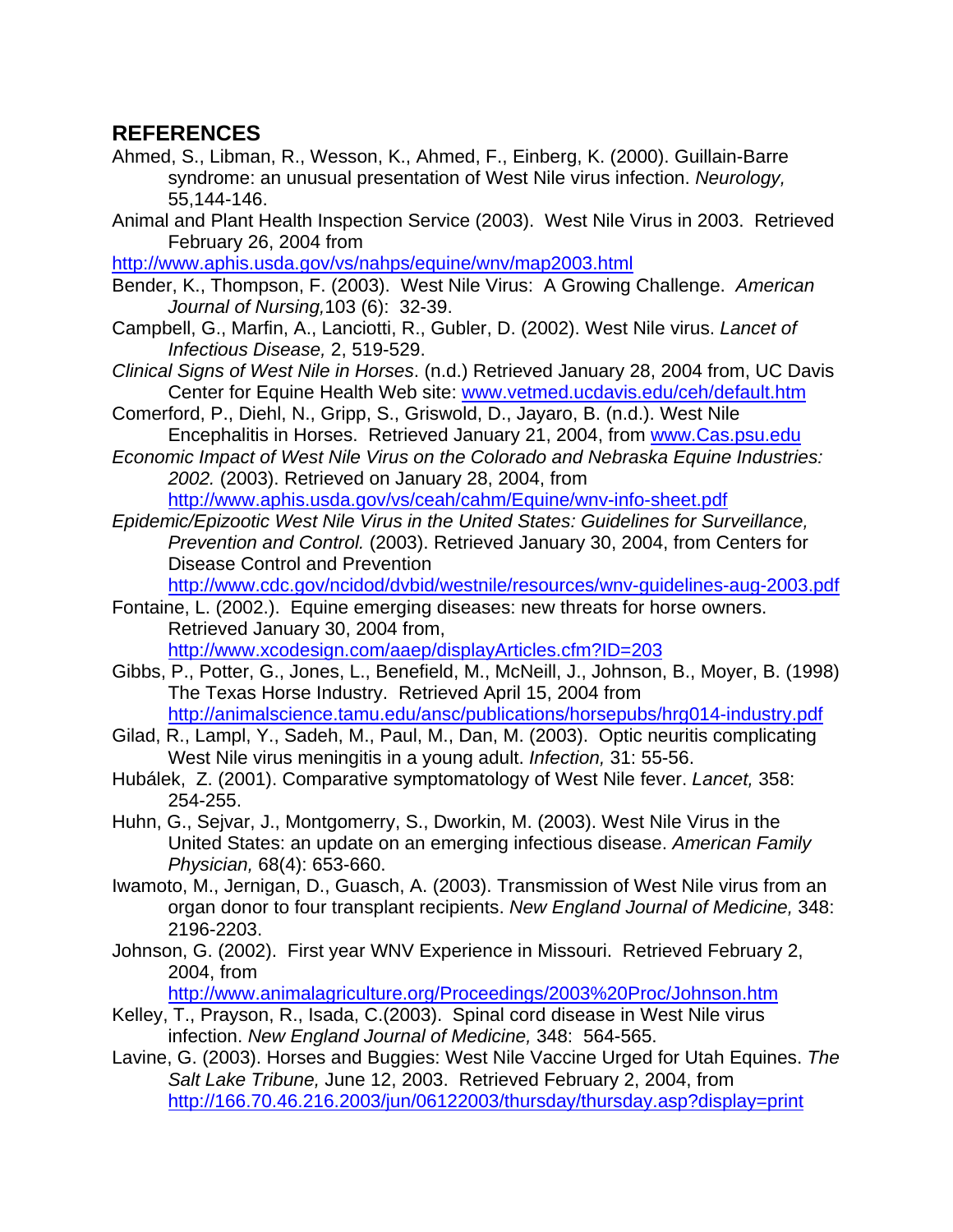- Leis, A., Stokic, D., Polk, J., Dostrow, V., Winkelman, M. (2002). A poliomyelitis-like syndrome associated from West Nile virus infection. *New England Journal of Medicine,* 347:1279-1280.
- Lyle, R., Marfin, A., Gubler, D. (2003). West Nile Virus. *JAMA,*290:524-528.
- *Merial Introduces Next Generation Equine West Nile Virus Vaccine*. Retrieved January, 2004, from American Horse Publications

http://www.americanhorsepubs.org/news\_updates/news\_update\_780.html

- Mostashari, F., Bunning, M., Kitsutani, P., Singer D., Nash D., Cooper M., Katz N., Liljebjelke K., Biggerstaff B., Fine A., Layton M., Mullin S., Johnson A., Martin D., Hayes E., Campbell G. (2001). Epidemic West Nile encephalitis, New York, 1999: results of a household-based seroepidemiological survey. *Lancet,* 358: 261-264.
- Nash, D., Mostashari, F., Fine, A., Miller, J., O'Leary, D., Murray, K., Huang, A., Rosenberg, A., Greenberg, A., Sherman, M., Wong, S., Campbell, G., Roehrig, J., Gubler, D., Shieh, W., Zaki, S., Smith, P., Layton, M. (2001). The outbreak of West Nile Virus infection in the New York city area in 1999. *New England Journal of Medicine*, 344: 1807-1814.
- *News Conference to Discuss West Nile Virus Response in Texas*. (2002). Retrieved January 19, 2004, from Texas Department of Health Web site: http://www.tdh.state.tx.us/news/b\_new434.htm
- Peterson, L., Marfin, A. (2002). West Nile Virus: A Primer for the Clinician. *Annals of Internal Medicine*,137: 173-79.
- Petersen, L., Roehrig, J. (2001). West Nile Virus: A reemerging global pathogen. *Emerging Infectious Diseases*, 7(4): 611-14.
- *Plasma Product Licensed For WNV Treatment*. (2003, November). Retrieved January 31, 2004, from http://www.thehorse.com
- *Prevention and Control of West Nile Virus Infection in Equine and Other Livestock or Poultry.* (2002). Retrieved January 28, 2004, from United States Department of Agriculture, Animal and Plant Health Inspection Service Hot Issues Web site: http://www.aphis.usda.gov/lpa/issues/wnv/prv.html
- Sejvar, J., Haddad, M., Tierney, B. (2003). Neurologic manifestations and outcome of West Nile virus infection. *JAMA,* ;290: 511-515.
- *Texas Commissioner of Health Outlines State's West Nile Virus Response*. (2002). Retrieved January 19, 2004, from Texas Department of Health Web site: http://www.tdh.state.tx.us/news/b\_new437.htm
- *Texas Department of Health Adds West Nile Virus to Monitoring Efforts*. (2000). Retrieved January 19, 2004, from Texas Department of Health Web site: http://www.tdh.state.tx.us/news/ac072100.htm
- *Texas Department of Health Watching for Any Sign of West Nile Virus in State.* (2001). Retrieved January 19,2004, from website http://www.tdh.state.tx.us/news/ac081501.htm.
- Tsai, T., Popovici, F., Cernescu, C., Campbell, G., Nedelcu, N. (1998). West Nile encephalitis epidemic in southeastern Romania. *Lancet,* 352: 767-771.
- *2003 Equine WNV Outlook for the United States*. (2003). Retrieved January 30, 2004, from United States Department of Agriculture http://www.aphis.usda.gov/vs/ceah/cahm/Equine/WNV.pdf